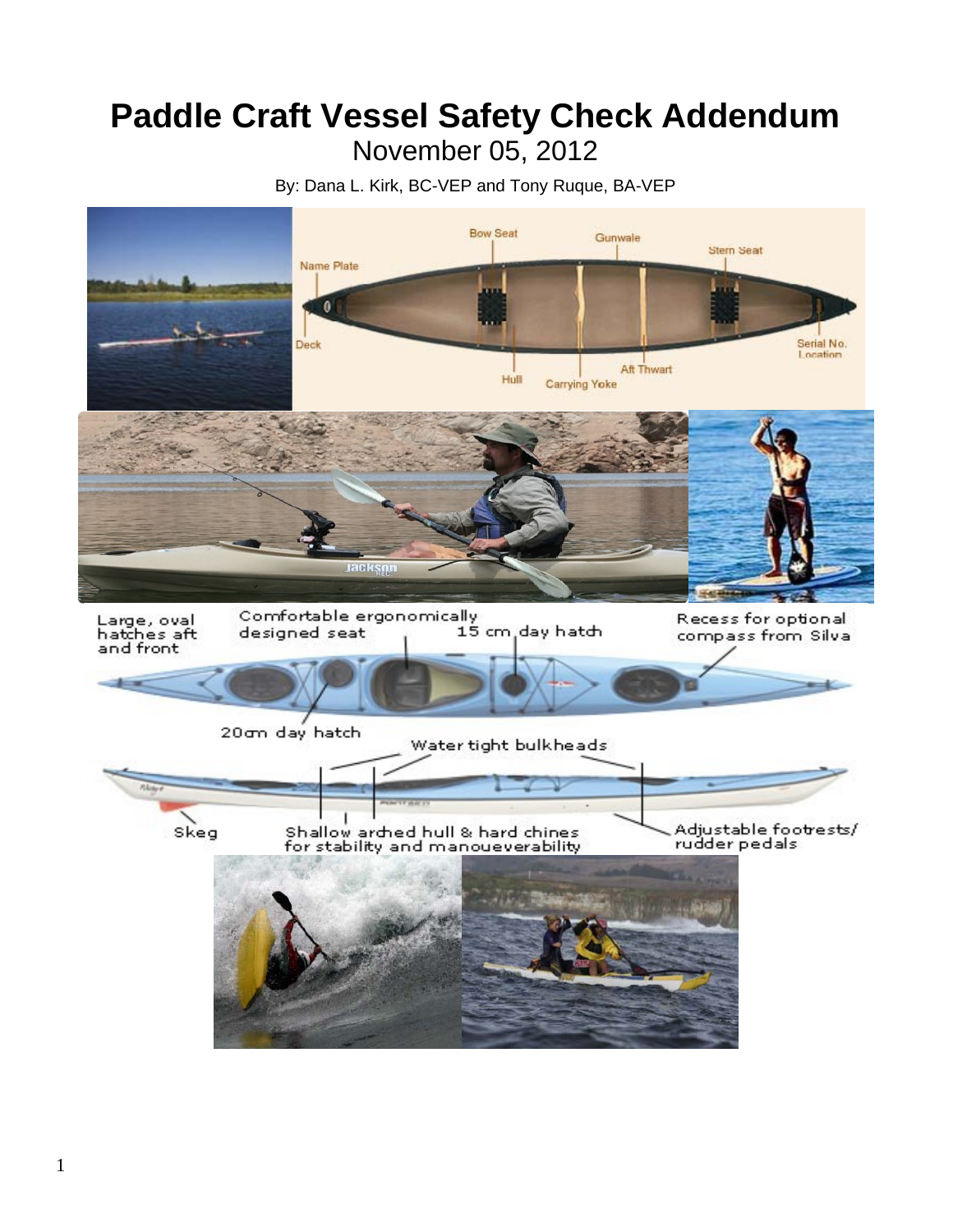# **1. Introduction**

Paddle craft have become a rapidly growing and diversifying portion of the recreational watercraft community. Sea kayaks, sit on top kayaks, white water kayaks, rowing sculls, canoes, paddle boards, stand-up paddle boards, pedal propelled craft, and many others are taking to our waters in untold numbers. It is craft of this nature that this addendum seeks to educate the USCG Auxiliary about.

These craft need no formal boat launches or channels. Given an operator with appropriate judgment, skills and conditioning, these craft can be launched from nearly any shoreline and into nearly any conditions with relative safety. Conversely (given an operator with insufficient judgment, skill or conditioning) these craft can propel an unprepared operator rapidly out into overwhelming conditions that can become deadly in minutes.

It is our hope that we can embrace these paddle craft boat operators as part of the boating community and educate them as to how to "boat" safely.

# **2. Safety**

# **Strong Swimming Skills Are Advised For Safe Paddle Craft Use**

#### **Fact: Use of these craft is essentially an in-water sport**

**Action: paddle craft operators should regularly practice their swimming skills in the same conditions in which they intend to use their craft.**

Sudden unexpected immersion is a frequent reality for paddle craft operators. This reality should be expected and planned for by wearing an appropriately fitting life jacket appropriate for the type of activity planned. In addition, operators need to have a minimum comfort level with the water. It is recommended that, if an operator cannot swim, they should not use these craft without close supervision of an experienced operator. Mishaps can result in death. Swimming and paddle craft recreation are amphibious sports and boaters should not neglect their swimming skills.

#### **Fact: Sound judgment keeps you safe.**

**Action: Use appropriate gear, skills & supplies to enable safety in a wider range of conditions.**

- 
- $\bullet$ Be well rested
- $\bullet$ Stay focused
- No drugs or Compass Rescues drinks alcohol
- $\bullet$ Be aware
- 
- Life jacket
- Rope / towline
- 
- Signaling devices
- Think ahead Pump (when Navigation Fuel appropriate)
- Paddle strokes

**Sound judgment: Gear: Skills: Supplies:**

- Boat handling
- 
- Reading weather
- 
- - Nutritious food • Water/sports
	-
	- Sun block
	- First aid
	-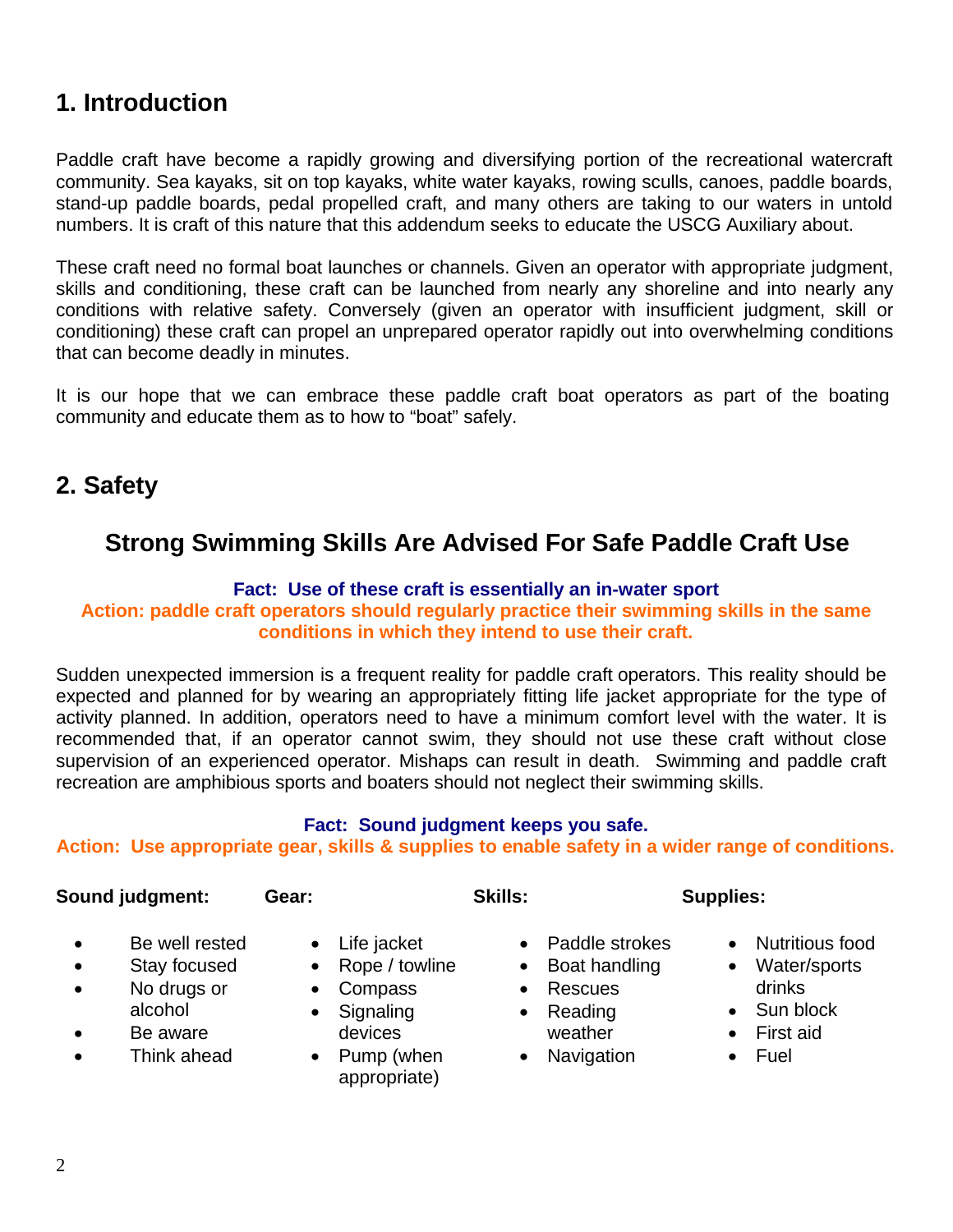### **Ensure That Others Can See You**

In general, paddle crafts are difficult to see out on the water. Operators who recreate in large bodies of water, rough water, high traffic areas, or in reduced visibility should opt for high visibility boats, clothing and accessories where possible. Large vessels often are not looking for paddle craft, and in rough water a white paddle craft is nearly invisible.

#### **File a Float Plan with Someone Who Will Notice If You Have Not Returned As Scheduled**

A float plan should be left onshore with someone who will notice if you do not return within a reasonable amount of time given your plans. This does not need to be an overly formal document. This person on shore should know the make of the operators vehicle, type and color of paddle craft being taken out on the water, where and when the operator is planning to go and return as well as what authorities to contact in case the paddle craft operator does not return at the appropriate time.

### **Assess Conditions Continuously**

Assess Conditions before you hit the water. This is an iterative process that you should be consciously doing while you are underway. Conditions refer to any number of factors that should or may become of concern to you while underway. The table below is a quick list of some potential conditions that may affect operators of paddle crafts. This list is by no means exhaustive.

- Boat Traffic
- Daylight
- Wind Waves
- 
- Tide range and Air Temperature Group Company Remaining
- Weather that occurs before
- remaining
- Water
- 
- cycle Adjacent Visibility Knowledge of conditions that I might end up in
- planned time of  $\bullet$  Landing spots  $\bullet$  Hydraulics for help
- return Sun Intensity Low-Head Rapids
- Skill of Group
- Fitness of Group
- Current **temperature** Judgment of Water
	-
	- Possibility of quick rescue
	-
	-
- Energy of **Group**
- Food remaining
- 
- area
- Ability to signal
- 
- 
- Geography **Illness**

The rule of thirds employed by power boaters regarding fuel supply applies even more so for paddle craft operators. A paddle craft relies on the operator's body for propulsion and balance. If the conditions and trip exhaust the operator, return to shore may become impossible.

### **On Water Safety Guidelines for PADDLE CRAFT**

Work as a team. Have a conditions assessment and trip planning discussion before getting on the water. Once on the water, continually reassess conditions while under way and confirm with team members. An operator of a paddle craft should always let team members know if they decide to head back to shore or off in another direction. Let team members know if you feel like you are getting in over your head. Do not encourage other team members to enter conditions beyond their ability. Stay close enough together that rapid communication is not problematic. Following these simple on water safety guidelines will greatly increase your odds of having a safe trip.

#### **Always Have a Back-Up Plan**

Conditions change if things deteriorate while you are out on the water; it is always easier to switch to a fallback plan. Make this plan before you get on the water. Revisit and adjust this plan as your trip progresses. Confirm with others you are on the water with, to make sure you are all on the same page. Signaling and Communication In Case Of Emergency, Craft, venues and conditions vary widely. Consider your craft, skills and potential conditions. Choose signaling devices and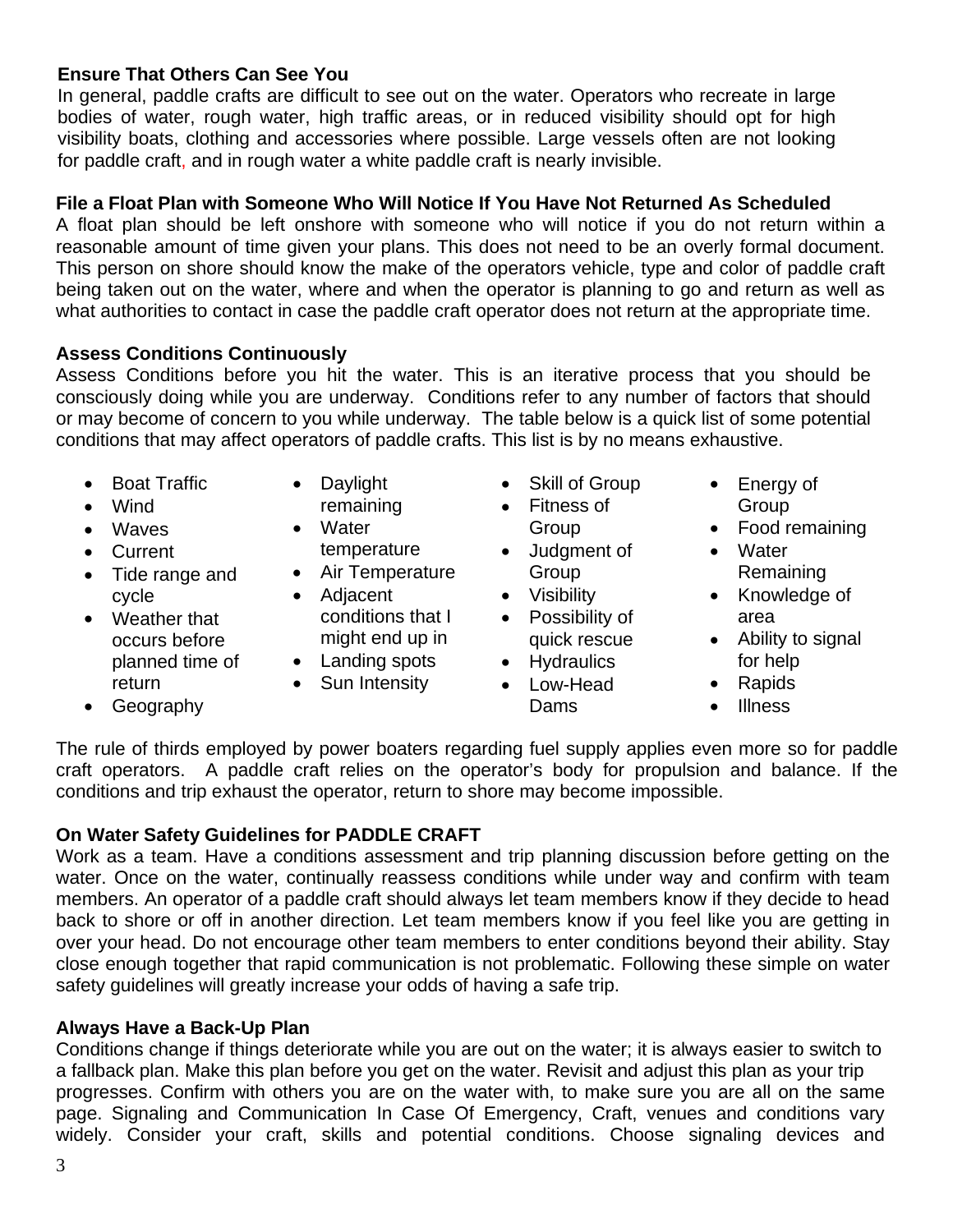communications that make sense. Practice frequently in controlled and realistic conditions. Always have a back-up.

# **3. Paddle craft Boats, Equipment and Techniques**

#### **Fact: Every PADDLE CRAFT has a balance of attributes. Action: Select the appropriate "boat" for your needs and equip it with secure flotation.**

#### **What Kinds Of Paddle Craft Boats Are Out There?**

| Sea Kayaks<br><b>White Water</b><br>Kayaks | Touring<br>Kayaks<br>Sit On Top | Recreational<br>Kayaks<br><b>Surf Kayaks</b> | $\bullet$<br>٠ | <b>Touring Canoes</b><br><b>Racing Canoes</b><br>White water | $\bullet$<br>$\bullet$ | Paddleboards<br><b>Pedal Boats</b><br><b>Row Boats</b> |
|--------------------------------------------|---------------------------------|----------------------------------------------|----------------|--------------------------------------------------------------|------------------------|--------------------------------------------------------|
| Pedal Kayaks                               | Kayaks                          |                                              |                | Canoes                                                       |                        |                                                        |
| <b>Sailing Kayaks</b>                      |                                 |                                              |                |                                                              |                        |                                                        |

### **PADDLE CRAFT Design and Construction**

- All paddle crafts should have secure and ample floatation. This may take the form of waterproof bulkheads, float bags, sealed floatation chambers, foam, or some combination of the afore mentioned items.
- Composite (fiberglass, Kevlar, carbon fiber) boats are usually better quality overall o Some newer plastic "boats" are coming close though.
- Look for a deck with recessed deck fittings
- Avoid gizmos that will snap off or snag.
- Compass recessed into the deck is great
- Day hatches are very useful and add safety.
- Deck lines that go around the perimeter are a good idea
- Bungee cords are very useful.
- A boat with a well- balanced design, will track well even in challenging conditions.
- Rudders and skegs are often applied as a patch to compensate for poor boat design.
- Avoid a rudder if possible:
	- o Rudders are more likely to fail than skegs. Rudders tend to fail when you need them most.
	- o Foot braces are generally less solid in boats with rudders.
	- o Rudders increase risk of injury and collateral damage due to many sharp edges.
- Retractable skegs are okay if engineered correctly:
	- o Skegs are more rugged than rudders.
	- o Skegs occasionally jam with sand / gravel.
	- o Skegs can also fail or be damaged in launching and landing.
- Long boats are faster.
- Shorter boats are more maneuverable.
- Wide boats are more stable and slower.
- Narrow boats are a little more unstable but faster.
- A long boat, when leaned on its side will maneuver like shorter boat that is not leaned.
- A boat with more rocker (banana shape) turns more easily than a boat with no rocker.
- All other things being equal, boats with a hard chined cross section are slower than boats with a round cross section (when operating at displacement speeds).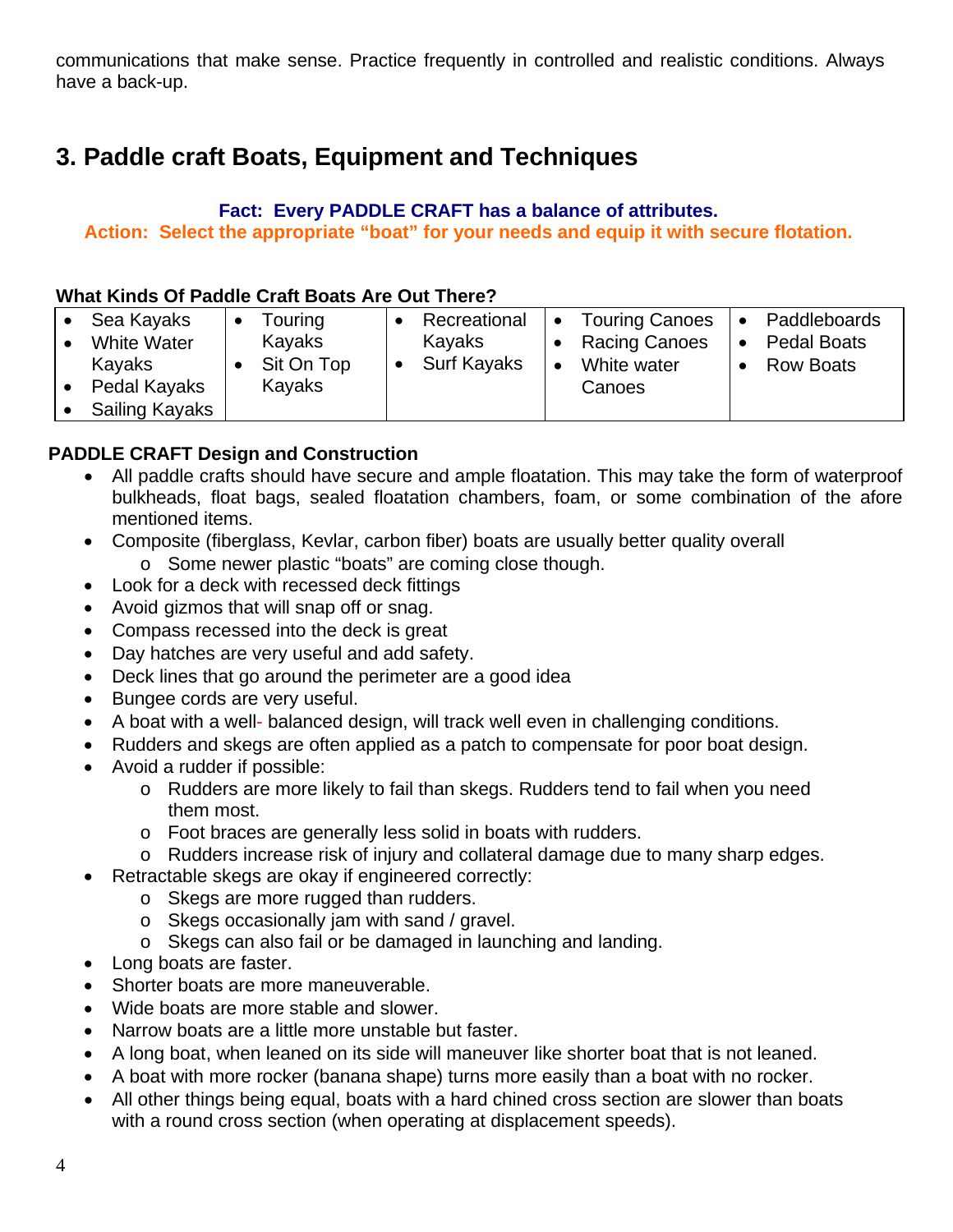- Plastic boats are **:**
	- o Incredibly durable
	- o Heavier
	- o Harder to repair
	- o Likely to flex more creating turbulence and drag (slightly slower)
	- o Maintenance free
- Composite craft are**:**
	- o Tough… depending on construction
	- o Can be very light
	- o Easy to repair (fiberglass)
	- o Less likely to flex and create turbulence and drag (faster)
	- o Little Maintenance
- Wood (usually a thin layer of fiberglass over a wood hull and deck):
	- o Easy on the eyes
	- o Fairly rugged
	- o Light
	- o Not difficult to repair
	- o Very stiff (faster)
	- o Require maintenance
- Skin on frame**:**
	- o Very traditional
	- o Can be very rugged on open water & fragile in rocks and gravel
	- o Very light
	- o Not difficult to repair
	- o Flex a lot (slower)
	- o Require maintenance
- Folding skin on frame**:**
	- o Very portable (great for airplanes)
	- o Require maintenance
	- o Can be very rugged on open water & fragile in rocks and gravel
	- o Weight is moderate
	- o Easy to repair
- Epoxy or composite covered foam
	- o Light
	- o Stiff
	- o Floatation is inherent in craft structure no additional flotation required
	- o High Performance
- There is no ideal PADDLE CRAFT.
- All are a compromise between, speed, maneuverability, durability, and desired features.
- Then try to find a boat and gear that best fits what they are looking for.

# **Spray Skirt (Kayaks, Canoes, Outriggers, etc.)**

Spray skirts, sometimes called spray decks are designed to keep water from flooding into the cockpit in rough water or when executing a roll. Don't waste your money on anything that doesn't make a watertight seal with your craft's coaming. A watertight seal is essential.

# **Paddle, Oars, Sails, Etc.**

Try several different styles. Top-notch paddles, oars and sails can be made out of many materials and come in many styles. Keep an open mind.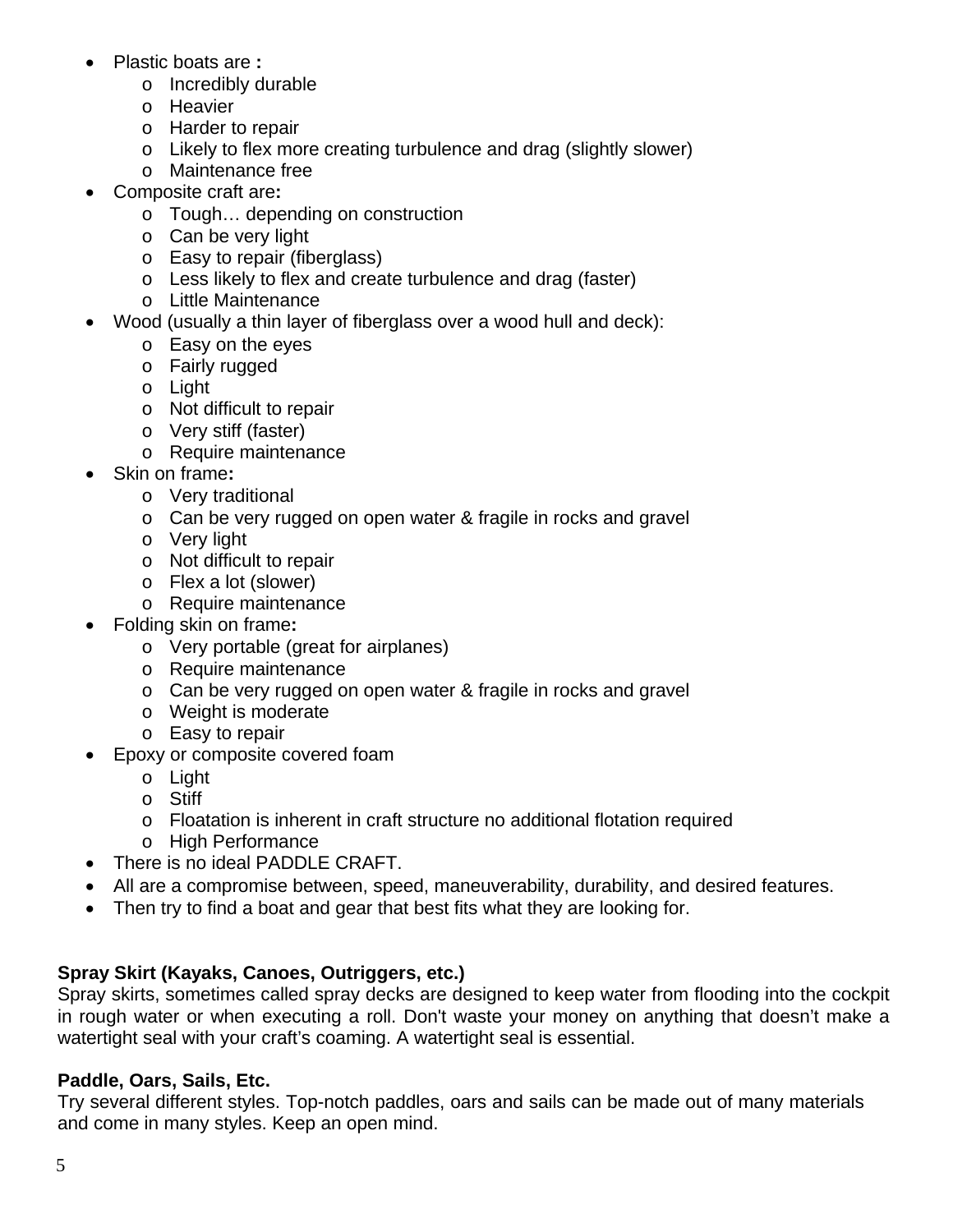### **Life Jacket**

Comfort is most important – Life jackets only work when worn by the operator.

Look for quality, quick drying materials.

Pockets are great.

Easy to put on and take off.

Type III lifejackets are often recommended.

# **Towing**

Towing is an invaluable skill for all boaters. There are several things to consider when towing.

- Towing from the stern of a paddle craft will significantly change its handling characteristics
- Not all paddle crafts can tow another craft effectively
- One can tow via a rope or contact tow (the rescuee hangs onto the rescuer's Paddle craft)
- If towing via rope and conditions are rough, make sure that you have at least 1.5 times the wavelength between you and the craft being towed otherwise it is possible the craft being
- . towed will surf into you
- Towing from midway between the bow and stern optimizes maneuverability
- All gear should be simple, reliable and serve more than one purpose.
- Paddle crafts should have a tow system with them
- Some level of shock absorption is helpful in a tow system (often the stretch within the rope is sufficient)
- Practice in controlled and realistic conditions

**Helmets** (For PADDLE CRAFT operators in whitewater, surf, tide races, breaking waves, and other rough water)

Different helmets should be tried on. Comfort and full head protection are equally important decision factors. The best helmets protect the entire head, including the face. Consider both the need for impact protection and abrasion resistance when purchasing a helmet.

Running very high waterfalls needs a different helmet than someone surfing small waves over barnacles and mussel beds.

# **Operation of PADDLE CRAFT In Cold Weather**

### **Facts: Cold (<55F) water kills fast. Water in May can be colder than water in November. Action: Dress for immersion.**

# **Recommended Clothing for Immersion**

- Dry suit Wet Suit Gloves Extra dry
- Dry top Hood Booties clothes
- 
- 
- 
- 
- the mask of the contract of the contract of the Mask of the Mask of the Mask of the Mask of the Mask of the Mask of the Mask of the Mask of the Mask of the Mask of the Mask of the Mask of the Mask of the Mask of the Mask

There is no better cold water protection for paddle craft operators than a dry suit. The dry suit only keeps you dry though If you are out in true winter conditions, you will need some sort of insulation under it. Use wool or synthetic fibers only... polyesters, polypropylenes, acrylics, nylons, etc.

Good neoprene gloves / or mittens and booties are also essential for operation of your paddle craft in cold water. A warm torso does little good in rescuing yourself if your hands go so numb they can't grip a paddle or rope**,** or remove / put on a spray skirt.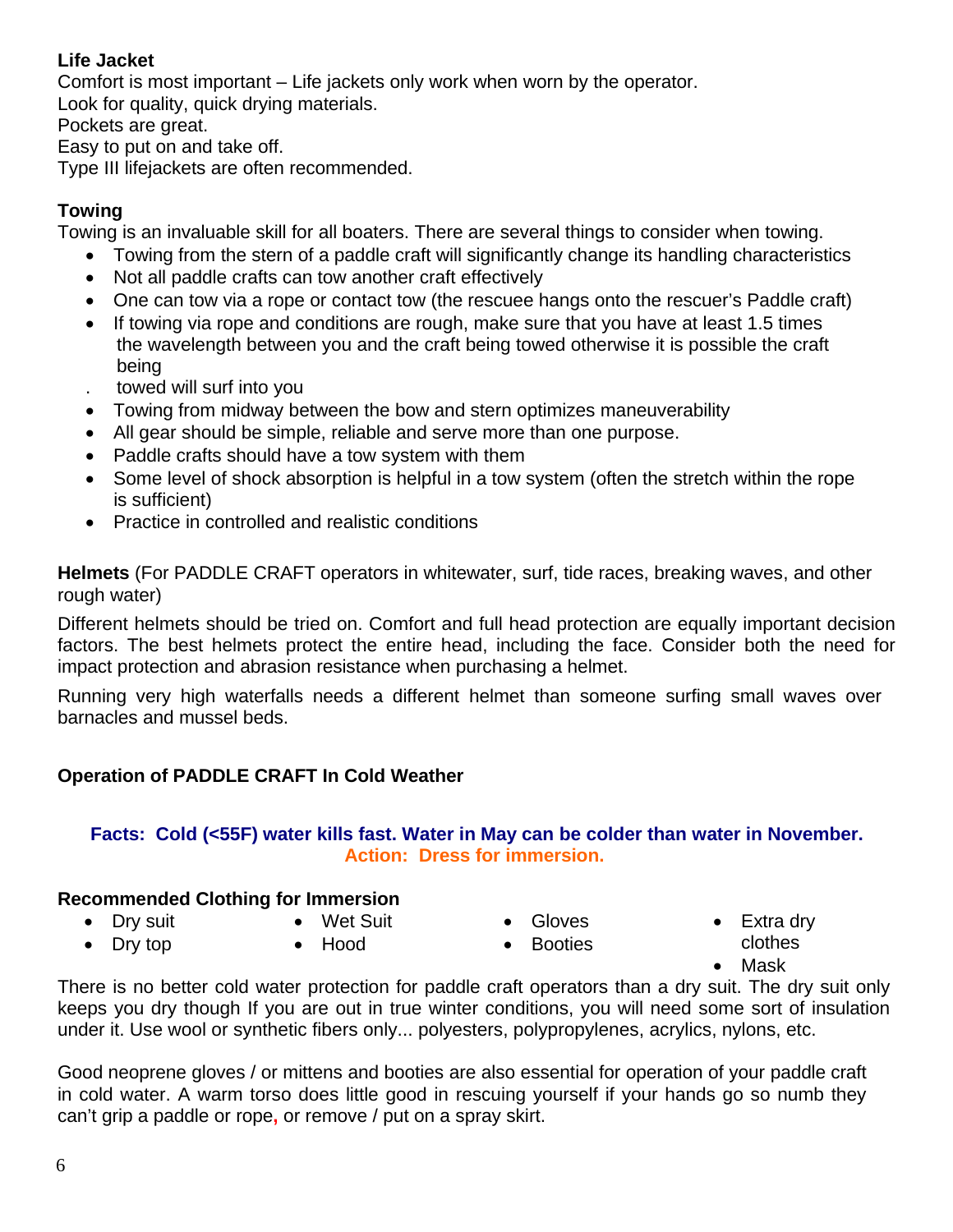Outside of summer conditions, a layer of insulation for your head greatly reduces heat loss. When boating, it is considerably easier to change headgear rather than other clothing to adjust for changes in your environment and your metabolism. Somewhere over 60% of our body heat is lost through our heads.

It is often espoused that winter paddling requires a dry suit. Some people tend to overheat while boating actively in a dry suit. This may also compromise critical layers of insulation due to excessive perspiration.

What boating in the winter requires is skill, sound judgment, and a way to keep your body protected from frigid conditions

Understand your skill level, the craft you are piloting and the conditions you may encounter. Plan your clothing accordingly. Make sure you test your cold water clothing systems in controlled and realistic conditions frequently.

# **4. Boat Handling**

#### **Fact: Geography, geometry and conditions vary. Action: Be flexible.**

Invest more time and money building skills and judgment than in buying gear. Skills and judgment help you avoid dangerous situations all together.

### **Getting Into and Out Of Paddle Crafts**

Getting into and out of a paddle craft in calm water is relatively easy. In rough or moving water, make sure you are all sorted out before launching or landing. Given the wide variety of conditions and paddle crafts it is impossible to prescribe one solution that will work in every situation. So it is strongly recommended that paddle craft operators practice with their own paddle craft in controlled and realistic conditions often.

#### **Progressing Through Waves And Surf**

Things to consider when navigating through waves and surf:

Squared off sterns with or without rudders may not slide smoothly up or down the beach. Low volume sterns can encourage loss of steering control and reverse pitch poling.

When landing forward, bow up to the beach, a wave following in behind can easily flood a boat if it's skirt is unfastened. Assuming the same position on the beach, landing backwards makes it less likely that your boat will get flooded as water must run up the entire front deck before dropping into the cockpit.

Know the launching or landing spot. Is there a rock garden that must be negotiated on the way in or out? Is there a smooth and shallow sandy beach that allows for easy surf entry and exit with limited need for directional control.

Is your skeg or rudder up or down? It may get damaged or hung up.

Is the period of the waves long, allowing for easy set selection and room for error or short demanding constant adjustment?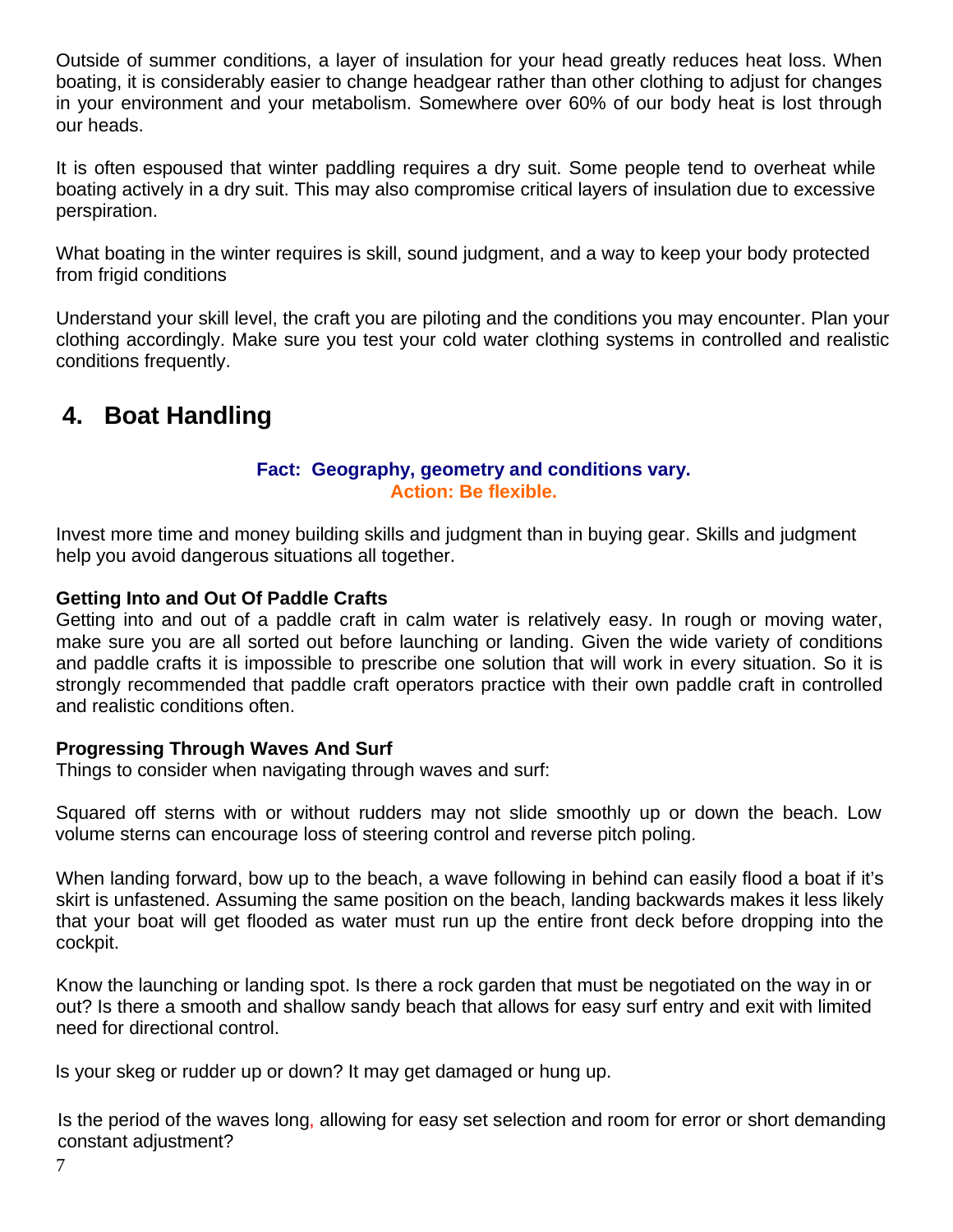Is the beach profile steep, so that a missed landing or launch due to operator error will mean that the boat will likely get sucked out to sea, recirculated in the waves and smashed into the bottom? Is the beach profile shallow so that no matter how badly a launching or landing is missed, the operator will get pushed to shallower and safer water?

Landing forward keeps you more in tune with the land and stuff in front of you, which is important when you know little about the venue you are landing in. It also gives you more power to drive your boat up on to the beach so that you don't get sucked out with paddle crafts frequent waves.

Landing backward lets you deal with unpredictable and dangerous breakers approaching land and escape all but the direst of situations. It is very hard to land confidently backward on a beach you know nothing about. The operator will always wonder if they are going to strike a rogue boulder or line of cobbles slightly paddle craft merged in the break.

Surf launching and landings are an art form. As with all art forms, there are no right answers. Becoming skillful at entering and exiting the surf requires much practice through conditions of increasing difficulty.

#### **Rescues:**

#### **Fact: All operators of PADDLE CRAFTs eventually capsize given sufficient water time. Action: Practice rescues often in controlled, realistic conditions.**

- Wet exit and swim
- Assisted rescues: T- rescue, Eskimo bow rescue, etc.
- Self rescues: cowboy rescue, paddle float, re-entry and roll, Eskimo roll, wet start
- Practice in controlled and realistic conditions
- **Attention:** all persons attempting to rescue paddle crafts that are flooded and drifting out in adverse conditions**:**
	- Many paddle crafts have bulkheads behind the cockpit or drain plugs in the stern of the craft. These features enable a rescuer to more easily de-water the paddle craft by elevating the bow with the craft either on its side or in a hull up position.
	- Canoes, rowboats and many other paddle crafts may easily be de-watered by lifting the bow or stern of the craft while it is in lying on its side or hull up and slowly pouring the water out. This can be done by dragging the flooded craft out and over the rescuer**'**s vessel.
	- Do not attempt to lift a paddle craft in a way that does not pour the water out as the paddle craft emerges from the water. A paddle craft full of water may weigh thousands of pounds and can injure victims and would be rescuers. It can also damage or destabilize the vessel attempting to de-water it.
	- There are no standards around de-watering procedures for paddle crafts. Carefully assess each situation before attempting a rescue.
	- <sup>o</sup> Some paddle crafts are nearly impossible to de-water in rough water. Understanding characteristics of these vessels before wasting valuable energy and time in recovery attempts is critical to both rescuer and rescuee safety. What follows are a couple of guidelines… paddle crafts with little or no secure flotation will usually be very difficult to rescue. Sit on top craft, with sound hatches and hulls are usually very easy to rescue. High- end sea kayaks and